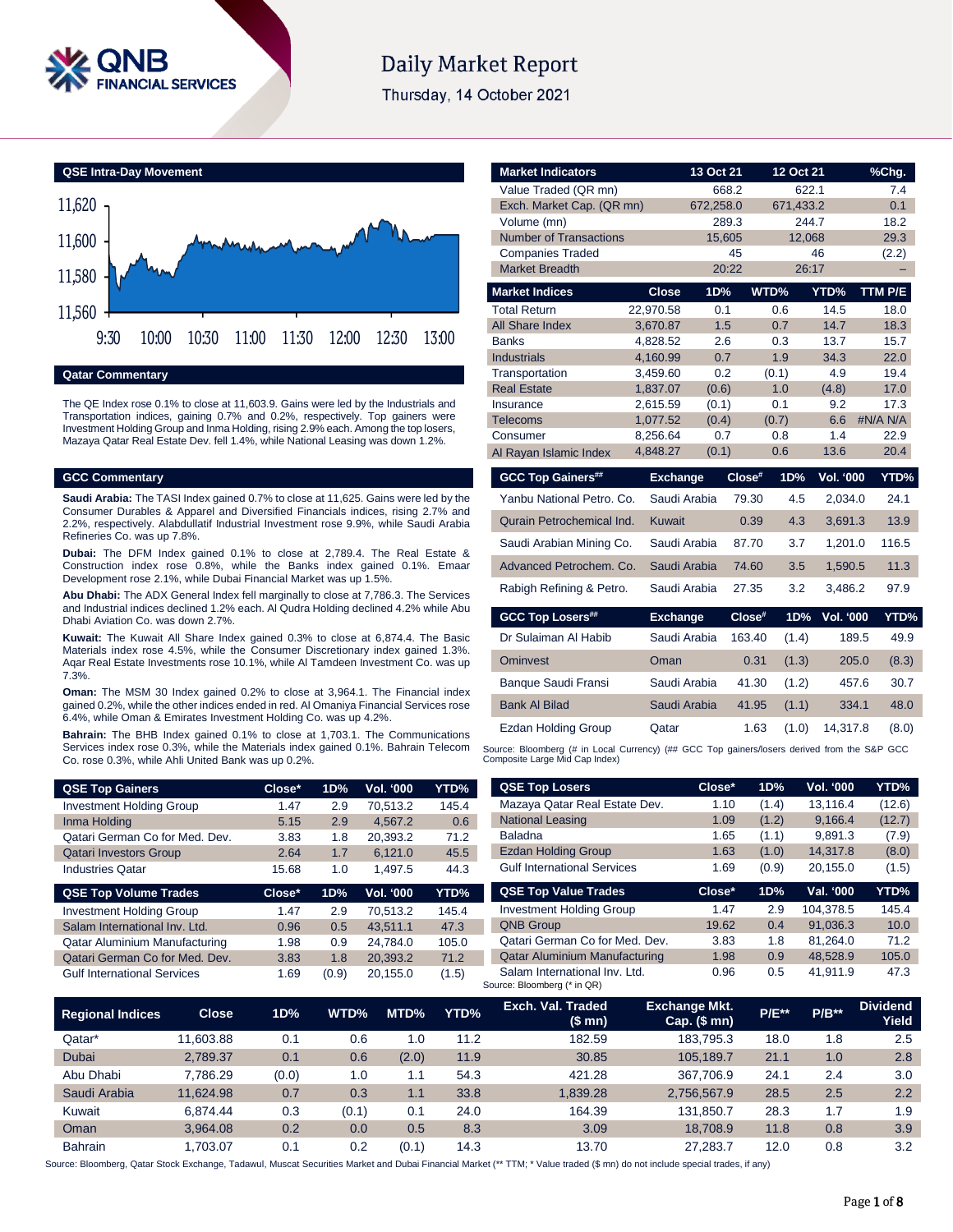#### **Qatar Market Commentary**

- The QE Index rose 0.1% to close at 11,603.9. The Banks & Financial Services and Consumer Goods & Services indices led the gains. The index rose on the back of buying support from Arab and foreign shareholders despite selling pressure from Qatari and GCC shareholders.
- Investment Holding Group and INMA Holding were the top gainers, rising 2.9% each. Among the top losers, Mazaya Qatar Real Estate Dev. fell 1.4%, while National Leasing was down 1.2%.
- Volume of shares traded on Wednesday rose by 18.2% to 289.3mn from 244.7mn on Tuesday. Further, as compared to the 30-day moving average of 177.5mn, volume for the day was 63% higher. Investment Holding Group and Salam International Inv. Ltd. were the most active stocks, contributing 24.4% and 15% to the total volume, respectively.

| <b>Overall Activity</b>        | Buy %*   | Sell %*  | Net (QR)         |
|--------------------------------|----------|----------|------------------|
| Qatari Individuals             | 46.91%   | 51.70%   | (32,020,588.9)   |
| <b>Qatari Institutions</b>     | 14.95%   | 24.04%   | (60,708,979.6)   |
| Qatari                         | 61.86%   | 75.73%   | (92, 729, 568.5) |
| <b>GCC Individuals</b>         | 0.85%    | 1.23%    | (2,583,464.4)    |
| <b>GCC</b> Institutions        | 1.91%    | 2.49%    | (3,825,763.7)    |
| <b>GCC</b>                     | 2.76%    | 3.72%    | (6,409,228.2)    |
| Arab Individuals               | 15.62%   | 13.32%   | 15,416,139.9     |
| Arab Institutions              | $0.00\%$ | $0.00\%$ |                  |
| Arab                           | 15.62%   | 13.32%   | 15,416,139.9     |
| <b>Foreigners Individuals</b>  | 3.31%    | 3.14%    | 1,158,718.2      |
| <b>Foreigners Institutions</b> | 16.45%   | 4.09%    | 82,563,938.6     |
| <b>Foreigners</b>              | 19.76%   | 7.23%    | 83,722,656.8     |

Source: Qatar Stock Exchange (\*as a % of traded value)

# **Earnings Releases, Global Economic Data and Earnings Calendar**

### **Earnings Releases**

| Company                             | <b>Market</b> | <b>Currency</b> | Revenue (mn)<br>3Q2021 | % Change<br>YoY | <b>Operating Profit</b><br>(mn) 3Q2021 | % Change<br>YoY | <b>Net Profit</b><br>(mn) 3Q2021 | $\%$<br><b>Change</b><br>YoY |
|-------------------------------------|---------------|-----------------|------------------------|-----------------|----------------------------------------|-----------------|----------------------------------|------------------------------|
| Omani Euro Foods Industries         | Oman          | <b>OMR</b>      | 1.7                    | 51.0%           |                                        |                 | (0.0)                            | N/A                          |
| <b>Musandam Power</b>               | Oman          | <b>OMR</b>      | 15.3                   | 2.0%            | -                                      |                 | 3.9                              | 24.4%                        |
| Financial Services Co.              | Oman          | <b>OMR</b>      | 284.5                  | 55.7%           |                                        |                 | 2.6                              | N/A                          |
| <b>Computer Stationery Industry</b> | Oman          | <b>OMR</b>      | 0.8                    | 0.4%            | $\overline{\phantom{0}}$               |                 | (0.2)                            | N/A                          |
| Oman Chlorine                       | Oman          | <b>OMR</b>      | 13.2                   | 10.4%           |                                        |                 | (1.9)                            | N/A                          |
| <b>Ubar Hotels &amp; Resorts</b>    | Oman          | <b>OMR</b>      | 1.6                    | 0.2%            | $\overline{\phantom{0}}$               |                 | (0.8)                            | N/A                          |
| Sohar Power Co.                     | Oman          | <b>OMR</b>      | 20.9                   | $-1.5%$         |                                        |                 | 2.6                              | 64.9%                        |
| Al Kamil Power Co.                  | Oman          | <b>OMR</b>      | 5.9                    | 16.7%           | $\overline{\phantom{0}}$               | -               | (15.4)                           | N/A                          |
| Gulf Hotels Co. Ltd                 | Oman          | <b>OMR</b>      | 1.8                    | $-19.2%$        | -                                      | -               | (0.9)                            | N/A                          |
| <b>Oman Cables Industry</b>         | Oman          | <b>OMR</b>      | 169.1                  | 30.2%           | $-$                                    |                 | 4.8                              | 117.5%                       |
| Sembcorp Salalah Power & Water      | Oman          | <b>OMR</b>      | 55.5                   | 2.4%            | -                                      |                 | 13.7                             | $-4.9%$                      |
| <b>National Biscuit Industries</b>  | Oman          | <b>OMR</b>      | 2.5                    | $-31.2%$        |                                        |                 | (0.0)                            | N/A                          |
| Al Omaniya Financial Services       | Oman          | <b>OMR</b>      | 11.5                   | $-7.3%$         |                                        |                 | 1.9                              | 148.1%                       |
| Oman Packaging Co.                  | Oman          | <b>OMR</b>      | 8.6                    | 1.3%            | -                                      | -               | 0.7                              | $-20.8%$                     |
| Dhofar Generating Co.               | Oman          | <b>OMR</b>      | 31.0                   | $-2.2%$         |                                        |                 | 2.9                              | 55.9%                        |
| National Finance Co.                | Oman          | <b>OMR</b>      | 32.4                   | $-2.4%$         |                                        |                 | 5.7                              | 2.1%                         |

Source: Company data, DFM, ADX, MSM, TASI, BHB.

#### **Global Economic Data**

| <b>Date</b> | <b>Market</b> | <b>Source</b>                            | <b>Indicator</b>                    | <b>Period</b> | Actual   | <b>Consensus</b> | <b>Previous</b> |
|-------------|---------------|------------------------------------------|-------------------------------------|---------------|----------|------------------|-----------------|
| $10 - 13$   | US            | Mortgage Bankers Association             | <b>MBA Mortgage Applications</b>    | 08-Oct        | 0.20%    | $- -$            | $-6.90%$        |
| $10 - 13$   | US            | <b>Bureau of Labor Statistics</b>        | <b>CPI MoM</b>                      | <b>Sep</b>    | 0.40%    | 0.30%            | 0.30%           |
| $10 - 13$   | US            | <b>Bureau of Labor Statistics</b>        | CPI Ex Food and Energy MoM          | Sep           | 0.20%    | 0.20%            | 0.10%           |
| $10 - 13$   | US            | <b>Bureau of Labor Statistics</b>        | <b>CPI YoY</b>                      | <b>Sep</b>    | 5.40%    | 5.30%            | 5.30%           |
| $10 - 13$   | US            | <b>Bureau of Labor Statistics</b>        | CPI Ex Food and Energy YoY          | Sep           | 4.00%    | 4.00%            | 4.00%           |
| $10 - 13$   | US            | <b>Bureau of Labor Statistics</b>        | <b>CPI Index NSA</b>                | <b>Sep</b>    | 274.31   | 274.172          | 273.567         |
| $10 - 13$   | US            | <b>Bureau of Labor Statistics</b>        | CPI Core Index SA                   | Sep           | 280.017  | 280.008          | 279.338         |
| $10 - 13$   | <b>UK</b>     | <b>UK Office for National Statistics</b> | Monthly GDP (MoM)                   | Aug           | 0.40%    | $0.50\%$         | $-0.10%$        |
| $10 - 13$   | UK            | UK Office for National Statistics        | Monthly GDP (3M/3M)                 | Aug           | 2.90%    | $3.00\%$         | 4.20%           |
| $10 - 13$   | UK            | UK Office for National Statistics        | <b>Industrial Production MoM</b>    | Aug           | 0.80%    | 0.20%            | 0.30%           |
| $10 - 13$   | UK            | UK Office for National Statistics        | <b>Industrial Production YoY</b>    | Aug           | 3.70%    | 3.30%            | 4.40%           |
| $10 - 13$   | <b>UK</b>     | <b>UK Office for National Statistics</b> | <b>Manufacturing Production MoM</b> | Aug           | 0.50%    | $0.00\%$         | $-0.60%$        |
| $10 - 13$   | UK            | UK Office for National Statistics        | <b>Manufacturing Production YoY</b> | Aug           | 4.10%    | 4.10%            | 6.10%           |
| $10 - 13$   | EU            | Eurostat                                 | <b>Industrial Production SA MoM</b> | Aug           | $-1.60%$ | $-1.70\%$        | 1.40%           |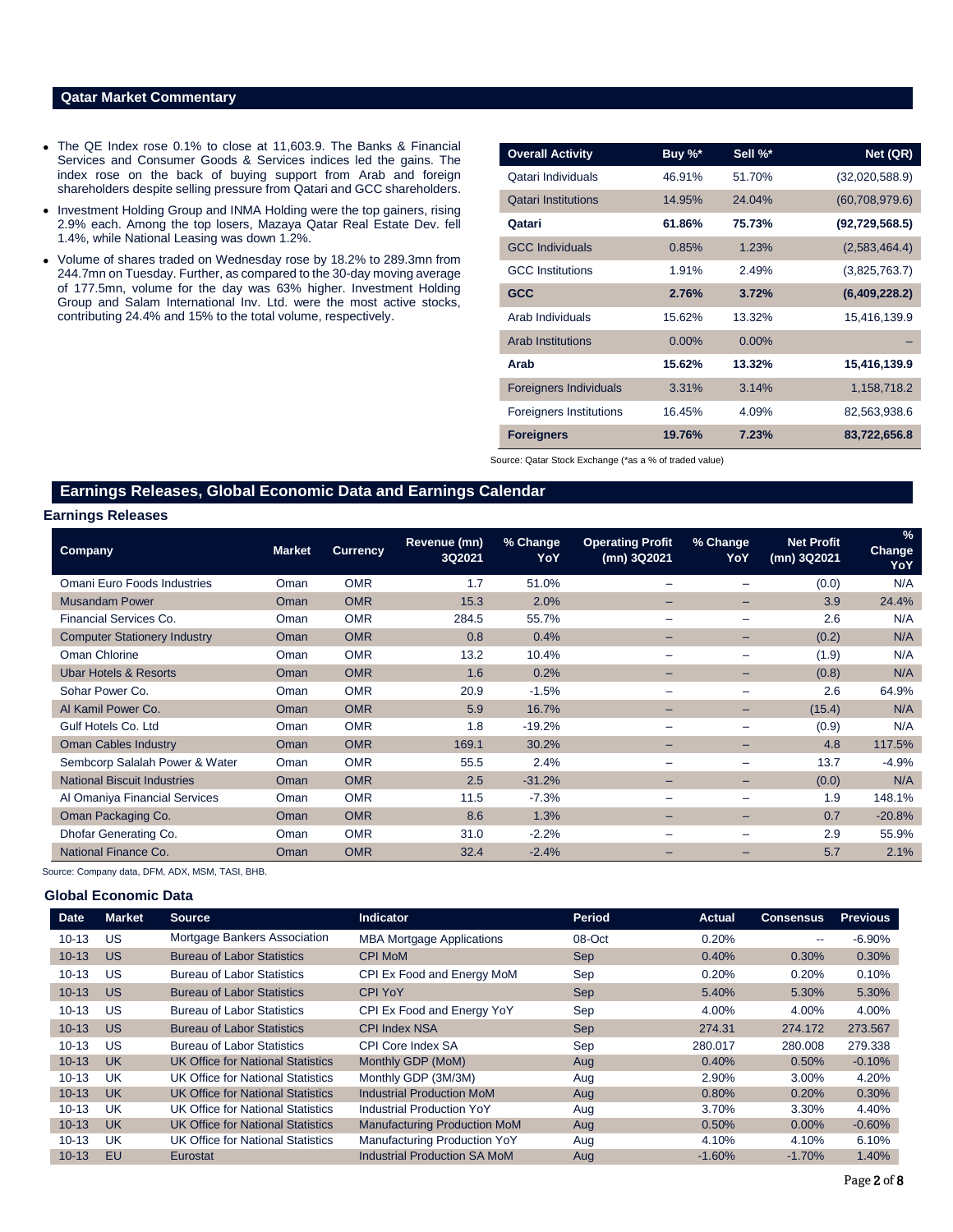| <b>Date</b> | <b>Market</b> | <b>Source</b>                            | <b>Indicator</b>                     | <b>Period</b> | <b>Actual</b> | <b>Consensus</b> | <b>Previous</b> |
|-------------|---------------|------------------------------------------|--------------------------------------|---------------|---------------|------------------|-----------------|
| $10 - 13$   | EU            | Eurostat                                 | <b>Industrial Production WDA YoY</b> | Aug           | 5.10%         | 4.70%            | 8.00%           |
| $10 - 13$   | Germany       | <b>German Federal Statistical Office</b> | <b>CPI MoM</b>                       | <b>Sep</b>    | 0.00%         | 0.00%            | 0.00%           |
| $10 - 13$   | Germany       | <b>German Federal Statistical Office</b> | CPI YoY                              | Sep           | 4.10%         | 4.10%            | 4.10%           |
| $10 - 13$   | Germany       | <b>German Federal Statistical Office</b> | <b>CPI EU Harmonized MoM</b>         | Sep           | 0.30%         | 0.30%            | 0.30%           |
| $10 - 13$   | Germany       | German Federal Statistical Office        | <b>CPI EU Harmonized YoY</b>         | Sep           | 4.10%         | 4.10%            | 4.10%           |
| $10 - 13$   | Japan         | Bank of Japan                            | Money Stock M2 YoY                   | Sep           | 4.20%         | 4.30%            | 4.70%           |
| $10 - 13$   | Japan         | Bank of Japan                            | Money Stock M3 YoY                   | Sep           | 3.80%         | 3.90%            | 4.20%           |
| $10 - 13$   | China         | <b>Customs General Administration</b>    | <b>Trade Balance CNY</b>             | Sep           | 433.19b       | 286.70b          | 376.31b         |
| $10 - 13$   | China         | <b>Customs General Administration</b>    | <b>Exports YoY CNY</b>               | Sep           | 19.90%        | 13.30%           | 15.70%          |
| $10 - 13$   | China         | <b>Customs General Administration</b>    | <b>Imports YoY CNY</b>               | <b>Sep</b>    | 10.10%        | 14.60%           | 23.10%          |
| $10 - 13$   | China         | <b>National Bureau of Statistics</b>     | <b>Trade Balance</b>                 | Sep           | \$66.76b      | \$45.00b         | \$58.33b        |
| $10 - 13$   | China         | <b>National Bureau of Statistics</b>     | <b>Exports YoY</b>                   | Sep           | 28.10%        | 21.50%           | 25.60%          |
| $10 - 13$   | China         | <b>National Bureau of Statistics</b>     | Imports YoY                          | Sep           | 17.60%        | 20.90%           | 33.10%          |
| $10 - 13$   | China         | The People's Bank of China               | Money Supply M0 YoY                  | Sep           | 5.50%         | $6.00\%$         | 6.30%           |
| $10 - 13$   | China         | The People's Bank of China               | Money Supply M1 YoY                  | Sep           | 3.70%         | 4.10%            | 4.20%           |
| $10 - 13$   | China         | The People's Bank of China               | Money Supply M2 YoY                  | <b>Sep</b>    | 8.30%         | 8.20%            | 8.20%           |

Source: Bloomberg (s.a. = seasonally adjusted; n.s.a. = non-seasonally adjusted; w.d.a. = working day adjusted)

#### **Earnings Calendar**

| <b>Tickers</b> | <b>Company Name</b>                                 | Date of reporting 3Q2021 results | No. of days remaining | <b>Status</b> |
|----------------|-----------------------------------------------------|----------------------------------|-----------------------|---------------|
| <b>VFQS</b>    | <b>Vodafone Qatar</b>                               | 14-Oct-21                        | $\Omega$              | <b>Due</b>    |
| <b>NLCS</b>    | Alijarah Holding                                    | 14-Oct-21                        | $\mathbf{0}$          | <b>Due</b>    |
| QGMD           | Qatari German Company for Medical Devices           | 17-Oct-21                        | 3                     | <b>Due</b>    |
| QGTS           | Qatar Gas Transport Company Limited (Nakilat)       | 17-Oct-21                        | 3                     | <b>Due</b>    |
| <b>QIBK</b>    | <b>Qatar Islamic Bank</b>                           | 17-Oct-21                        | 3                     | <b>Due</b>    |
| QIGD           | <b>Qatari Investors Group</b>                       | 17-Oct-21                        | 3                     | <b>Due</b>    |
| <b>BRES</b>    | Barwa Real Estate Company                           | 18-Oct-21                        | $\overline{4}$        | <b>Due</b>    |
| <b>MRDS</b>    | Mazaya Qatar Real Estate Development                | 18-Oct-21                        | $\overline{4}$        | <b>Due</b>    |
| <b>MARK</b>    | Masraf Al Rayan                                     | 18-Oct-21                        | $\overline{4}$        | Due           |
| <b>KCBK</b>    | Al Khalij Commercial Bank                           | 18-Oct-21                        | $\overline{4}$        | <b>Due</b>    |
| <b>MCGS</b>    | <b>Medicare Group</b>                               | 19-Oct-21                        | 5                     | <b>Due</b>    |
| <b>ABQK</b>    | Ahli Bank                                           | 19-Oct-21                        | $5\phantom{.}$        | <b>Due</b>    |
| <b>UDCD</b>    | United Development Company                          | 20-Oct-21                        | 6                     | Due           |
| <b>QFLS</b>    | <b>Qatar Fuel Company</b>                           | 20-Oct-21                        | $6\overline{6}$       | <b>Due</b>    |
| <b>CBQK</b>    | The Commercial Bank                                 | 24-Oct-21                        | 10                    | Due           |
| <b>DBIS</b>    | Dlala Brokerage & Investment Holding Company        | 24-Oct-21                        | 10                    | <b>Due</b>    |
| QAMC           | Qatar Aluminum Manufacturing Company                | 24-Oct-21                        | 10                    | <b>Due</b>    |
| <b>WDAM</b>    | <b>Widam Food Company</b>                           | 24-Oct-21                        | 10                    | <b>Due</b>    |
| <b>QLMI</b>    | <b>QLM Life &amp; Medical Insurance Company</b>     | 24-Oct-21                        | 10                    | <b>Due</b>    |
| <b>MERS</b>    | Al Meera Consumer Goods Company                     | 24-Oct-21                        | 10                    | <b>Due</b>    |
| QIIK           | <b>Qatar International Islamic Bank</b>             | 25-Oct-21                        | 11                    | Due           |
| <b>IQCD</b>    | <b>Industries Qatar</b>                             | 25-Oct-21                        | 11                    | <b>Due</b>    |
| <b>IGRD</b>    | <b>Investment Holding Group</b>                     | 25-Oct-21                        | 11                    | Due           |
| <b>AKHI</b>    | Al Khaleej Takaful Insurance Company                | 25-Oct-21                        | 11                    | <b>Due</b>    |
| <b>QEWS</b>    | Qatar Electricity & Water Company                   | 26-Oct-21                        | 12                    | <b>Due</b>    |
| <b>IHGS</b>    | <b>INMA Holding Group</b>                           | 26-Oct-21                        | 12                    | <b>Due</b>    |
| <b>AHCS</b>    | Aamal Company                                       | 26-Oct-21                        | 12                    | <b>Due</b>    |
| <b>GWCS</b>    | <b>Gulf Warehousing Company</b>                     | 26-Oct-21                        | 12                    | <b>Due</b>    |
| QISI           | Qatar Islamic Insurance Group                       | 26-Oct-21                        | 12                    | <b>Due</b>    |
| <b>QCFS</b>    | <b>Qatar Cinema &amp; Film Distribution Company</b> | 27-Oct-21                        | 13                    | <b>Due</b>    |
| <b>MPHC</b>    | Mesaieed Petrochemical Holding Company              | 27-Oct-21                        | 13                    | <b>Due</b>    |
| <b>SIIS</b>    | Salam International Investment Limited              | 27-Oct-21                        | 13                    | <b>Due</b>    |
| <b>ORDS</b>    | Ooredoo                                             | 27-Oct-21                        | 13                    | <b>Due</b>    |
| <b>MCCS</b>    | <b>Mannai Corporation</b>                           | 27-Oct-21                        | 13                    | <b>Due</b>    |
| QIMD           | Qatar Industrial Manufacturing Company              | 27-Oct-21                        | 13                    | <b>Due</b>    |
| <b>DOHI</b>    | <b>Doha Insurance Group</b>                         | 27-Oct-21                        | 13                    | <b>Due</b>    |
| <b>GISS</b>    | <b>Gulf International Services</b>                  | 28-Oct-21                        | 14                    | Due           |
| <b>BLDN</b>    | <b>Baladna</b>                                      | 28-Oct-21                        | 14                    | <b>Due</b>    |
| <b>ZHCD</b>    | <b>Zad Holding Company</b>                          | 28-Oct-21                        | 14                    | Due           |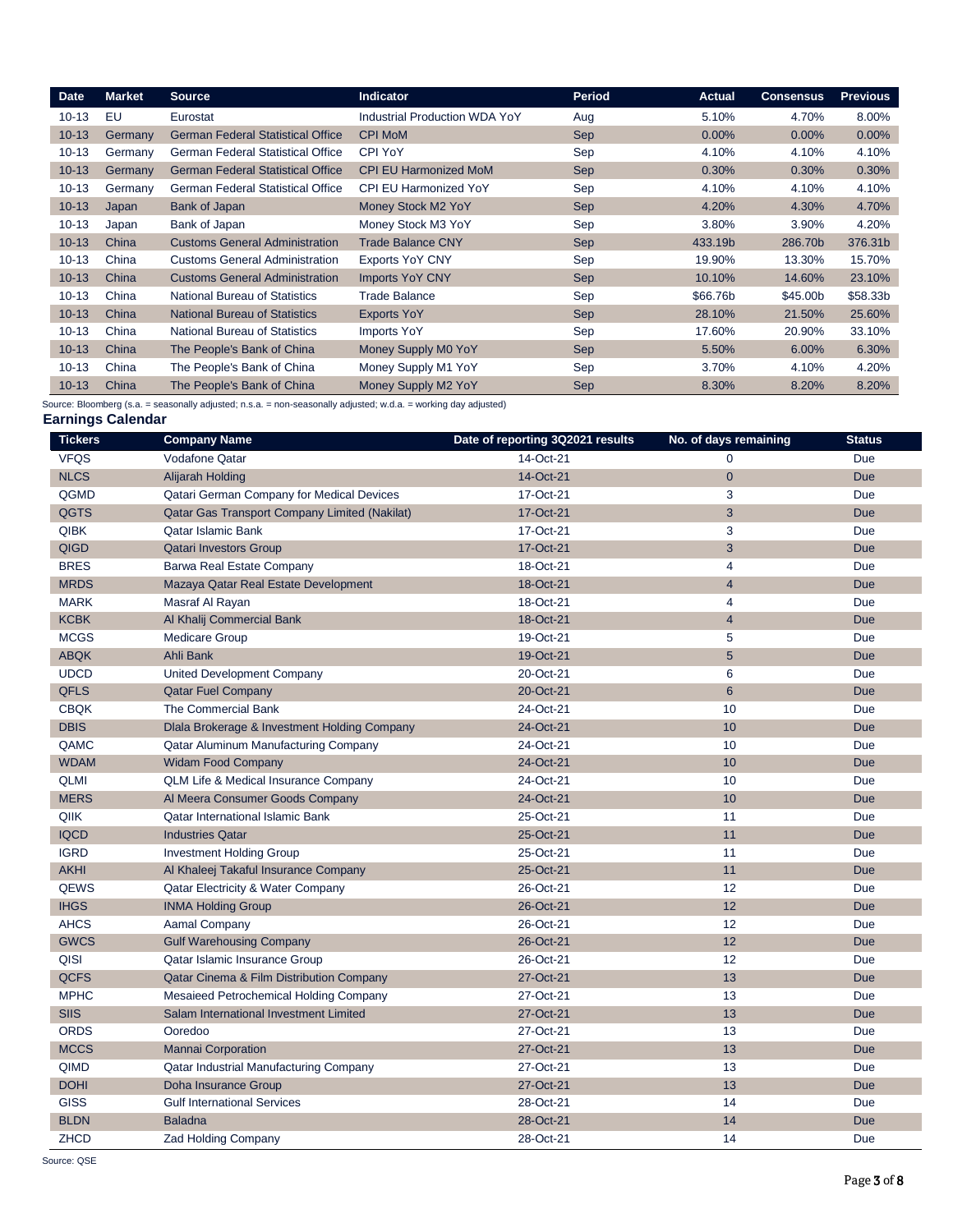**Qatar** 

- **CBQK to disclose its 3Q2021 financial results on October 24 –** The Commercial Bank (CBQK) will disclose its financial statement for the period ending September 30, 2021 on October 24, 2021. (QSE)
- **QIIK to disclose its 3Q2021 financial results on October 25 –** Qatar International Islamic Bank (QIIK) will disclose its financial statement for the period ending September 30, 2021 on October 25, 2021. (QSE)
- **CBQK to hold its investors relation conference call on October 25 –** The Commercial Bank (CBQK) will hold the conference call with the Investors to discuss the financial results for 3Q2021 on October 25, 2021 at 01:30 PM , Doha Time. (QSE)
- **QCFS to disclose its 3Q2021 financial results on October 27 –** Qatar Cinema & Film Distribution Company (QCFS) will disclose its financial statement for the period ending September 30, 2021 on October 27, 2021. (QSE)
- **ERES to holds its investors relation conference call on October 24 –** Ezdan Holding (ERES) will hold the conference call with the Investors to discuss the financial results for 3Q2021 on October 24, 2021 at 02:00 PM, Doha Time. (QSE)
- **Elegancia Healthcare partners with MCCS –** Elegancia Healthcare, operator of The View Hospital, has hosted a signing ceremony at its headquarters in Lusail to commemorate its new commercial partnership with Mannai Corporation (MCCS). Under the agreement, MCCS will supply state-of-the-art neonatal and maternity equipment to The View Hospital, Doha's newest and most advanced healthcare facility. Mannai Medical and Scientific Equipment division is a technology leader with advanced standards of technological solutions and proven services and application competence. Located in Doha's prestigious Al Qutaifiya area, in the vicinity of Lusail, Katara and The Pearl Qatar, The View Hospital is scheduled to open in 2022. The agreement with Manna is the latest demonstration of Elegancia Healthcare's commitment toward working with local in-country partners, helping promote economic growth and supply chain resilience across Qatar. The View Hospital is being developed and operated in partnership with Cedars-Sinai Medical Center, the internationally renowned healthcare group based in Los Angeles. The 15-storey, 242-bed facility will span approximately 95,000 square meters, hosting nearly 23,000 inpatients and more than 300,000 outpatients. The hospital's elegantly furnished facilities will offer a comprehensive range of medical services and amenities, including 10 operating rooms, 12 intensive care units, and 15 neo-natal intensive care units, as well as six presidential suites, nine ambassador suites and 50 VIP suites. Elegancia Healthcare is part of the Elegancia Group, a subsidiary of the fastgrowing Power International Holding (PIH) conglomerate. (QSE)
- **UDCD to launch Gewan Island's Crystal Residence sales at Cityscape Qatar 2021 –** United Development Company (UDCD), the master developer of The Pearl-Qatar and Gewan Island, is gearing up to participate at Cityscape Qatar 2021 where it will exclusively launch the first phase of Crystal Residence apartment sales at Gewan Island. Gewan Island is UDCD's latest worldclass mixed-use development adjacent to the company's other flagship development, The Pearl-Qatar. As one of Qatar' leading real estate developers, UDCD will also unveil a series of unique properties for sales and leasing at The Pearl-Qatar, including Giardino Gardens compound villas in Giardino Village and other distinguished properties in Porto Arabia, Medina Centrale, and Qanat Quartier. Crystal Residence consists of 15 luxurious sixto-seven-storey-high mixed-use buildings that sit at the heart of

Gewan Island within a lively commercial and residential district, arranged around the canopied pedestrian zone and Qatar's longest 'climatized Crystal Walkway'. Crystal Residence consists of a total of 586 apartments overlooking the seaside or the Crystal Walkway and including one to three-bedroom units ranging from 90 to 240 square meters and four-bedroom duplexes with an area of 365 square meters. Residents have also access to exclusive world-class leisure facilities, in addition to retail, entertainment, and dining outlets on the ground floor available to the public with ample parking spaces underground. UDCD has designed a range of attractive in-house financing plans and promotional leasing offers to allow potential buyers or tenants to benefit from its prized investment products and the chance to experience a premium lifestyle within amenity-rich residences amidst a vibrant community with retail, parks, beaches, and service hubs in the vicinity. (Gulf-Times.com)

- **Qetaifan Island North is seen to boost Qatar's tourism industry –** With over QR15bn worth of investment opportunities available at Qetaifan Island North, the ambitious project is not only expected to put Qatar on the global tourism map, but it will also enhance the tourism activity in the country, a top official of Qetaifan Projects has said. Speaking to Gulf Times during a site tour of the island, Head of Business Development at Qetaifan Projects, Sheikh Nasser bin Abdulaziz Al-Thani said he is "optimistic" that the company will meet its target completion dates for the island's four operating assets, which consists of the beach club, linear park, hotel, and water park. "We're very optimistic with reference to the progress of the construction work…moreover, other important packages consist of infrastructure, in addition to community facilities, such as the mosque; so all these seven packages are to be delivered before the World Cup. "Hopefully by Q3 2022, we will have all of these facilities ready, subject to certain authority approvals, in addition to certain testing and commissioning protocols, and then we will be more than happy to welcome all our investors, clients, and residents," explained Sheikh Nasser. (Gulf-Times.com)
- **Qatar's CPI increases marginally in September –** The Consumer Price Index (CPI) of 2021 reached 99.06 points showing an increase of 0.03% compared to the CPI of August 2021. Compared to CPI of September 2020, (YoY basis), an increase of 2.71% has been recorded in the general index (CPI) of this month, according to the data released by the Planning and Statistics Authority. An analysis (on MoM basis) of CPI for September 2021 compared with CPI, August 2021, showed that there were five main groups, where respective indices in this month have increased, namely: 'Clothing and Footwear' by 2.80%, 'Food and Beverages' by 1.78%, 'Furniture and Household Equipment' by 0.03%, 'Education' and 'Miscellaneous Goods and Services' by 0.01% each. A decrease has been recorded in: 'Transport' by 2.11%, 'Communication' by 0.26%, and 'Restaurants and Hotels' by 0.07%. 'Tobacco', 'Housing, Water, Electricity and other Fuel', 'Health' and 'Recreation and Culture' had remained flat at the last month's price level. A comparison of the CPI, September 2021 with the CPI, September 2020, an increase of 2.71% has been recorded in the index. This increase primary due to the prices rising in nine groups namely: 'Recreation and Culture' by 13.35%, followed by 'Food and Beverages' by 4.14%, 'Transport' by 9.36%, 'Furniture and Household Equipment' and 'Education' by 2.38% each. (Peninsula Qatar)
- **Qatar Census 2020 results: Population increases 67.5% within 10 years –** The Planning and Statistics Authority announced the results of the General Census of Population,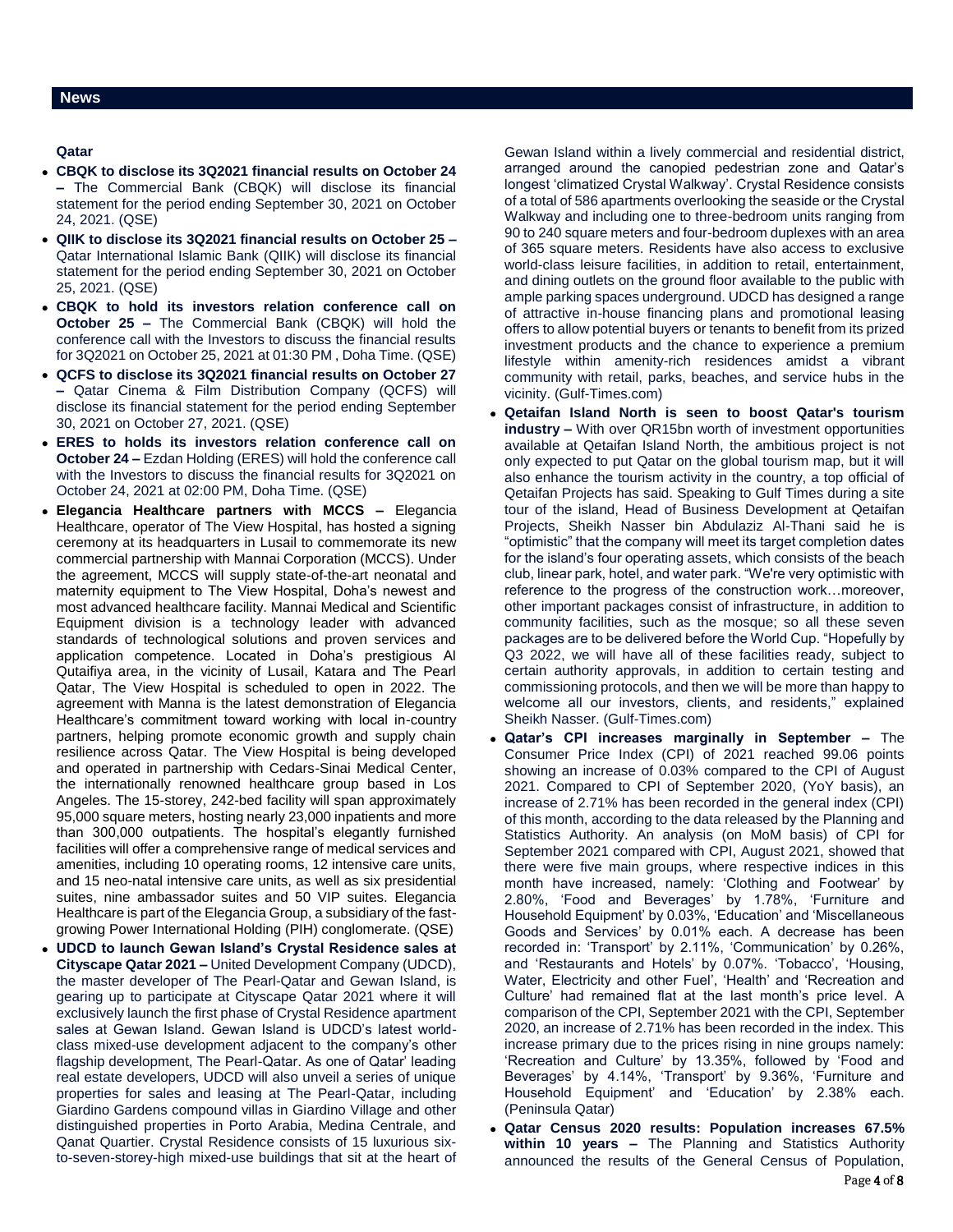Housing and Establishments 2020, during a ceremony held in at the Planning and Statistics Authority building on Wednesday. The results show that total population in Census 2020 rose by approximately 1,147,000 compared to Census 2010, to reach approximately 2.846,000, which represents an increase of 67.5% over the 2010 census. The annual growth rate between the 2010 and 2020 censuses was 5.3%, with a decrease in the annual rate compared to what it was between the 2004 and 2010 censuses, which was 14.8%. The increase in the male population represented the largest percentage of the increase in population numbers, reaching 65.4%, while females accounted for 34.6% of the total increase. The results also showed an increase in the population of all age groups in the 2020 census than it was in the 2010 census. The age group 30-34 topped the list of categories with the highest increase in numbers, with an increase of approximately 219, 000 people. (Qatar Tribune)

- **Qatar Chamber reviews trade ties with US Congress delegation –** Qatar Chamber Chairman Sheikh Khalifa bin Jassim Al-Thani met a delegation of US Congress members headed by US Representative for California's 50th congressional district, Darrell Edward Issa. The meeting was attended by the ambassador of the State of Qatar to the US Sheikh Meshal bin Hamad Al-Thani, as well as several Qatar Chamber board members and Qatari businessmen. During the meeting, both parties reviewed means of enhancing commercial and investment relations between the US and Qatar, as well as investment opportunities available in both countries. They also discussed areas of cooperation between Qatari and US businessmen and ways of forging new commercial alliances whether in Qatar or in the US. Sheikh Khalifa emphasized the chamber's keenness to strengthen cooperation ties between both countries' businessmen to develop Qatar-US bilateral trade, which stood at QR19.5bn (\$5.4bn) in 2020. Figures reached QR9.1bn (\$2.5bn) in the first half of 2021, he said. (Gulf-Times.com)
- **Minister of Commerce and Industry Kuwari holds talks with Senior Executives in New York –** Minister of Commerce and Industry and Acting Minister of Finance HE Ali bin Ahmed Al Kuwari met with Senior Executives of several financial and international banks in New York, on the sidelines of the annual meetings of the International Monetary Fund and the World Bank. The meetings were held, among others, with the Chief Executive of HSBC Noel Quinn, Vice Chairman of the Bank of New York Mellon Robin Vince, Goldman Sachs President and COO John Waldron, JPMorgan Chase CEO Jamie Dimon, and CEO of Bloomberg Media Group Justin Smith. During the meetings, bilateral relations were discussed, and areas of cooperation explored. (Qatar Tribune)
- **Barwa Real Estate is platinum sponsor of Cityscape Qatar 2021 –** Under the patronage of Prime Minister and Minister of Interior H E Sheikh Khalid bin Khalifa bin Abdulaziz Al Thani, Cityscape Qatar 2021 will be held at the Doha Exhibition and Convention Center from October 17 to 19. Barwa Real Estate Group participates as the platinum sponsor for the 9th edition of Cityscape Qatar 2021 out of its commitment to support Qatar's major real estate events that provide exceptional platforms to showcase projects and contribute to boosting relations with investors and experts in the field of real estate development, thus enhancing Barwa Real Estate's position as the largest developer of strategic real estate projects in Qatar, and its leadership at the local and regional levels. During its participation in the exhibition, Barwa Real Estate Group will shed light on a diverse and selected package of its real estate projects, which reflects its strategy in ensuring optimal utilization of its investments and meeting all needs and aspirations of the real estate market and customers. This confirms the Group's vital role in the contribution to supporting projects and plans for the national economy growth

and diversification in order to reach Sustainable Development. Besides, it also consolidates the principle of the group's strategic partnership with the government of the State of Qatar. (Peninsula Qatar)

#### **International**

- **US consumer prices increase solidly in September –** US consumer prices increased solidly in September and are poised to rise further in the months ahead amid a surge in the costs of energy products, which would cast doubts on the Federal Reserve's view that high inflation is transitory. The consumer price index rose 0.4% last month after climbing 0.3% in August, the Labor Department said on Wednesday. In the 12 months through September, the CPI increased 5.4% after advancing 5.3% YoY in August. Excluding the volatile food and energy components, the CPI climbed 0.2% after edging up 0.1% in August, the smallest gain in six months. The so-called core CPI rose 4.0% on a YoY basis after increasing 4.0% in August. Economists polled by Reuters had forecast the overall CPI rising 0.3% and the core CPI gaining 0.2%. Oil prices jumped on Monday to the highest levels in years amid a rebound in global demand after the COVID-19 pandemic. Though Brent crude futures fell on Wednesday, prices remained above \$80 a barrel. Natural gas prices have also surged. Expensive energy products would add to accelerating wage growth in exerting upward pressure on inflation. The government reported last week that average hourly earnings increased by the most in seven months on a YoY basis in September because of worker shortages. With the number of people voluntarily quitting their jobs hitting a record high in August and at least 10.4mn unfilled positions, wage inflation is set to rise further. Fed Chair Jerome Powell has repeatedly said high inflation, for which he blamed bottlenecks in the supply chain, was transitory. Nearly two years into the global pandemic, there are no signs that supply chains are easing. That has led to shortages of goods such as motor vehicles, and higher prices for consumers. September's CPI report will have no impact on the Fed's timeline to begin scaling back its massive monthly bond buying program. The US central bank signaled last month that it could start tapering its asset purchases as soon as November. (Reuters)
- **Higher inflation squeezing US consumers as food prices, rents accelerate –** US consumer prices increased solidly in September as Americans paid more for food, rent and a range of other goods, putting pressure on the Biden administration to urgently resolve strained supply chains, which are hampering economic growth. With prices likely to rise further in the months ahead following a recent surge in the costs of energy products, the report from the Labor Department on Wednesday could test Federal Reserve Chair Jerome Powell's repeated assertion that high inflation is transitory. Powell and the White House have blamed supply chain bottlenecks for the high inflation. Supply chains have been gummed up by robust demand as economies emerge from the COVID-19 pandemic, thanks to more than \$10tn in global economic stimulus, about half of it in the US. The coronavirus pandemic has caused a global shortage of workers needed to produce raw materials and move goods from factories to consumers. President Joe Biden announced that the Port of Los Angeles would start operating around the clock, following the Port of Long Beach's lead, to ease congestion. Retailers like Walmart Inc as well as shipping companies FedEx Corp and UPS also agreed to move goods 24 hours a day and seven days a week. The consumer price index rose 0.4% last month after climbing 0.3% in August. Food prices jumped 0.9% after increasing 0.4% in the prior month. The largest rise in food prices since April 2020 was driven by a surge in the cost of meat. Owners' equivalent rent of primary residence, which is what a homeowner would receive from renting a home, increased 0.4%.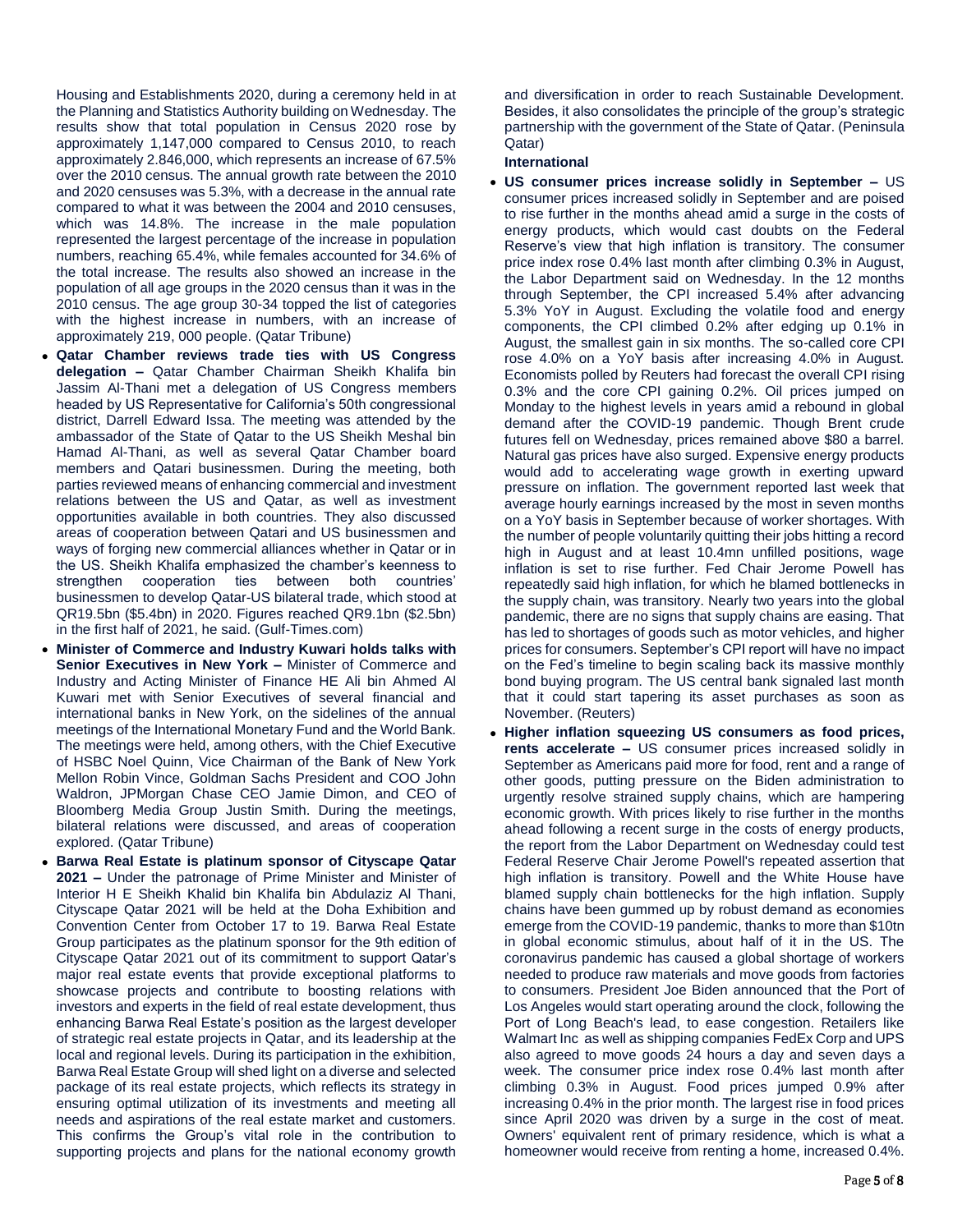That was the biggest gain in five years and followed a 0.3% rise in August. Rent of primary residence shot up 0.5%, the largest advance since May 2001. Rents are rising as demand for housing in cities rebounds after a pandemic-induced exodus to suburbs and other low-density locations. Economists expect rents, which account for nearly a third of the CPI, will be a major source of inflation in the months ahead. Food and rents accounted for more than half of the increase in the CPI. Economists polled by Reuters had forecast the overall CPI would rise 0.3%. In the 12 months through September, the CPI increased 5.4% after advancing 5.3% on a YoY basis in August. Though gasoline prices rose moderately relative to August, prices at the pump have accelerated after the price of Brent crude shot above \$80 a barrel. Natural gas prices have also surged. (Reuters)

- **UK economy picks up in August, underpinning BoE rate hike bets –** Britain's economy returned to growth in August after contracting for the first time in six months in July, keeping intact financial market bets that the Bank of England will begin raising interest rates before the end of the year. GDP grew by 0.4% in August - a shade under market expectations in a Reuters poll of economists - after it was revised down to show a drop of 0.1% in July when staff absences linked to the Delta variant of COVID-19 peaked. "The economy picked up in August as bars, restaurants and festivals benefited from the first full month without COVID-19 restrictions in England," Darren Morgan, director of economic statistics at the Office for National Statistics (ONS), said. Financial markets were little changed after the data, which showed a mixed picture on the impact of supply chain difficulties that have pushed up inflation and hurt growth. The BoE, facing a jump in inflation, looks set to be the first major central bank to raise interest rates since the start of the pandemic. Investors are betting on a rise to 0.25% by the end of December, up from its all-time low of 0.1%. After the latest official data, Britain's economy is now within 0.8% of its pre-pandemic size - a much smaller gap than when the last monthly figures were released thanks to upward revisions to output growth earlier in the year. Still, the economy remains around 5% smaller than if growth had continued on its 2010-2019 trajectory uninterrupted by the pandemic - unlike the US which had almost closed that gap as of the second quarter of 2021. UK GDP remains almost 5% below pre-COVID trend UK GDP remains almost 5% below pre-COVID trend. Britain's economy shrank by 9.7% in 2020, its joint-biggest drop in 300 years and matching the annual decline in 1921, when the economy was still reeling from the cost of World War One. The International Monetary Fund forecast that Britain was on track to have the fastest expansion of any country in the G7 group of rich nations, growing by 6.8% this year, although the outsize scale of last year's slump means it will still take longer to recover than most of its peers. (Reuters)
- **Rising German inflation calls for 'noticeable wage gains', union chief says –** Rising inflation in Germany calls for "clearly noticeable real wage increases", the chairman of services sector trade union Verdi said in comments released. German inflation accelerated in September to 4.1%, its highest since December 1993, driven up by energy and food costs. "Since the price jumps for food, energy and petrol, for example, affect people with lower and middle incomes in particular, our wage demands include minimum amounts so that wage increases have an aboveaverage effect on these workers," Verdi chairman Frank Werneke told media group RedaktionsNetzwerk Deutschland. Economists are looking for signs that higher inflation expectations will lead to higher wage increases which could kick off a wage-price spiral, driving inflation higher still and eroding households' purchasing power further. The European Central Bank is closely watching inflation expectations and wage developments in the Eurozone and also Germany, the bloc's largest economy. (Reuters)
- **Germany will net several billion Euros extra from global corporation tax –** A global minimum global corporate tax would result in Germany taking several billion Euros in additional revenue from domestic taxation, German Finance Minister Olaf Scholz said. (Reuters)
- **China's September exports surprisingly robust despite power crunch –** China's export growth unexpectedly accelerated in September, as still solid global demand offset some of the pressures on factories from power shortages, supply bottlenecks and a resurgence of domestic COVID-19 cases. The world's second-largest economy has staged an impressive rebound from the pandemic but there are signs the recovery is losing steam. Resilient exports could provide a buffer against growing headwinds including weakening factory activity, persistently soft consumption and a slowing property sector. Outbound shipments in September jumped 28.1% from a year earlier, up from a 25.6% gain in August. Analysts polled by Reuters had forecast growth would ease to 21%. Power shortages caused by a transition to clean energy, strong industrial demand, and high commodity prices have halted production at numerous factories including many supplying firms such as Apple and Tesla since late September. Factories in eastern provinces of Guangdong and Zhejiang, both major export powerhouses, have been asked to stagger their production throughout the week, and many owners are complaining about the chaos the curbs have brought to work schedules. Previously, factories could operate at night but now the ban is 24 hours on days of rationing, said King Lau, who helps manage a metal-coating factory in the export city of Dongguan. The factory was asked to stop using government electricity on three working days this week. Furthermore, the property sector, a key driver of growth, is reeling from the increasing defaults of Chinese developers, with real estate sales tumbling and new construction starts slowing. Reuters latest poll shows analysts have lowered their expectations for China's full-year growth to 8.2% from 8.6% seen in July, with a further slowdown to 5.5% in 2022. On a quarterly basis, growth in the third quarter might have cooled to just 0.5% from 1.3% in April-June. But analysts said concerns over high debt levels and property bubble risks may delay any further central bank policy easing into next year. (Reuters)
- **China September bank loans rise less than expected, broader credit growth slows –** New bank lending in China accelerated in September from the previous month but fell short of expectations, as the central bank tries to bolster the flagging economic recovery even as it keeps an eye on rising debt and bubble risks. The world's second-largest economy has rebounded from the depths of the COVID-19 pandemic but has shown signs of losing momentum, weighed by power shortages, supply bottlenecks and regulatory crackdowns on sectors from tech to property. Chinese banks extended 1.66tn Yuan (\$257.69bn)in new yuan loans in September, up from 1.22tn Yuan in August, People's Bank of China (PBOC) data showed on Wednesday. Analysts polled by Reuters had predicted new yuan loans would rise to 1.85tn Yuan in September. The tally was also lower than 1.9tn Yuan a year earlier. Household loans, mostly mortgages, rose to 788.6bn Yuan in September from 575.5bn Yuan in August, while corporate loans rose to 980.3bn Yuan from 696.3bn yuan, central bank data showed. (Reuters)

#### **Regional**

 **OPEC trims 2021 demand forecast but says gas price surge could help –** OPEC has trimmed its world oil demand growth forecast for 2021 while maintaining its 2022 view, its monthly report showed on Wednesday, but it said surging natural gas prices could boost demand for oil products as end users switch. The OPEC now expects oil demand to grow by 5.82mn barrels per day, down from 5.96mn bpd in its previous forecast, saying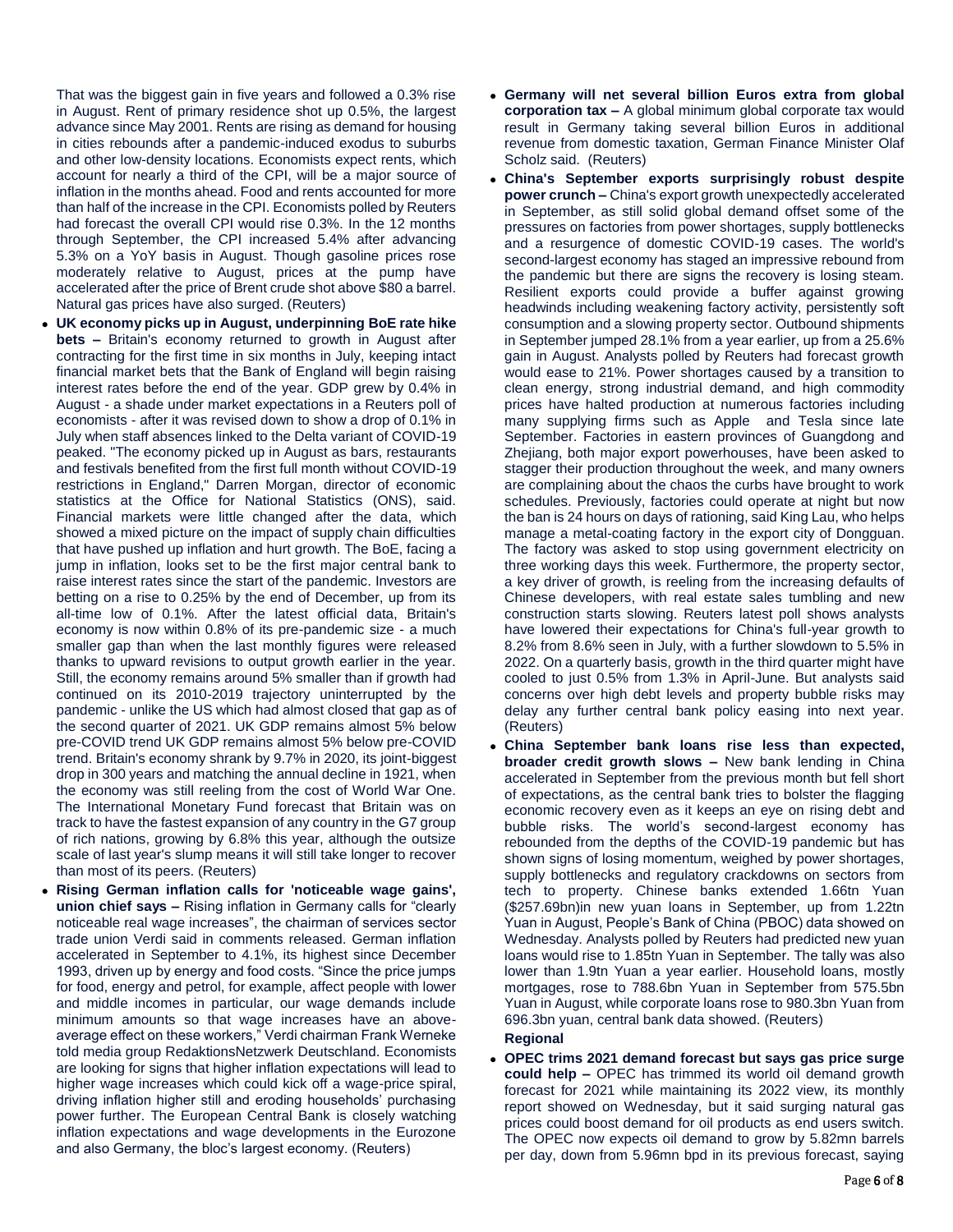that the downward revision was mainly driven by data for the first three quarters of the year. It maintained a growth forecast of 4.2mn bpd for next year. (Zawya)

- **State TV: Saudi aims for GDP to reach SR6.4tn** Saudi Arabia wants its economic output to reach 6.4tn, Saudi state TV cited Investment Minister Khalid al-Falih as saying on Wednesday. The minister was speaking about the kingdom's economic development strategy to year 2030, the channel said. (Zawya)
- **Islamic Development Bank gets \$1.7bn via Sukuk –** The Jeddah-based Islamic Development Bank on Wednesday sold \$1.7bn in five-year Islamic bonds at 25 bp over mid-swaps, a bank document showed. The multilateral development bank was expected to raise \$1.5bn through the Sukuk sale, another document also from one of the banks on the deal showed earlier. The spread was tightened from initial guidance on Tuesday of around 30 bps over mid-swaps after the sukuk drew more than \$2.4bn in demand. (Zawya)
- **UAE's non-oil foreign trade up 27% to \$245.23bn in 1H2021 –** The UAE's non-oil foreign trade recorded a 27% growth in 1H2021 compared to 1H2020, indicating a rapid recovery in the country's non-oil foreign trade and its return to growth trajectory. This also indicates a 6% growth in the country's non-oil foreign trade compared to the pre-pandemic level in 2019. According to preliminary data released by the Ministry of Economy, the total value of the country's non-oil foreign trade amounted to nearly AED900bn in the first half of 2021. The value of non-oil exports alone amounted to AED170bn during this period, posting a growth of 44% compared to the first half of 2020 and 41% compared to the same period in 2019. (Zawya)
- **IIF: UAE economy to grow at 4.9% in 2022 –** The UAE economy is rebounding from its deepest downturn in decades as oil prices recover and the country's accelerated vaccination policy has allowed a broad-based reopening of sectors. In a report on MENA economies, the Institute of International Finance (IIF) said it expects the real GDP growth to pick up to 2.2% in 2021 and 4.9% in 2022. In September the UAE Central Bank had forecast the economy will grow 2.1% this year and 4.2% in 2022. (Zawya)
- **More UAE dollar bonds expected next year, local currency issues to follow –** The UAE federal government will be in the market next year for more dollar bond issuances and is working on plans to issue local currency debt, a finance ministry official said on Wednesday. The UAE made its debt capital markets debut a week ago to raise \$4bn. The UAE government had never issued bonds before but several of the seven emirates have, most notably the capital Abu Dhabi and commerce hub Dubai. (Zawya)
- **WAM: UAE allocates \$653mn for financial investments in 2022-2026 budget –** The UAE allocated AED2.4bn for financial investments in its 2022-2026 budget, the state news agency WAM reported on Wednesday. The UAE cabinet on Tuesday approved federal spending of AED290bn up until 2026, the agency said on Twitter. (Zawya)
- **UAE approves federal spending of AED58.9bn for 2022 –** The UAE has approved a federal budget of AED58.9bn for 2022, the Ministry of Finance said on Wednesday. The budget allocates AED24.2bn for social development and benefits, AED21.5bn for general government affairs and AED980.5mn for federal projects. The federal budget accounts for only a fraction of consolidated state spending in the UAE as individual emirates such as Abu Dhabi and Dubai also have their own budgets. It is, however, an indication of official plans for the economy. (Reuters)
- **Etihad raises \$1.2bn in sustainability-linked debt –** Etihad Airways said on Wednesday it has raised \$1.2bn with a loan linked to environmental, social and governance (ESG) targets in global aviation. The airline said this was the first sustainabilitylinked loan in global aviation tied to ESG targets, which relate to

reducing carbon emissions and improving corporate governance in addition to advancing female participation. (Reuters)

- **Dubai's DP World says long time until shipping supply chain disruptions end –** There is no end in sight to the shortage of shipping containers, port congestion and sky rocketing freight rates that have rattled global trade, the chairman of Dubai ports giant DP World said on Wednesday. The bottlenecks have been caused by a combination of COVID-19 lockdowns and an unexpectedly rapid recovery in demand as economies emerge from the pandemic. "These are the complications. Nobody knows how long it's going to take. I think it's going to take a long time," said Sultan Ahmed bin Sulayem at a conference at Expo 2020 in Dubai, declining to forecast when the disruptions would end. (Reuters)
- **UAE studying debut green debt and federal bond in local currency –** The UAE could venture to new corners of debt markets after selling the first bond in its half-century history as a combined federation. Days after pricing \$4bn in dollar securities, the UAE is now studying federal bond issuance denominated in the local currency, a senior Finance Ministry official said on Wednesday. The government will also explore the possibility of offering green bonds in response to market demand. (Bloomberg)
- **Fertiglobe IPO price range implies equity value of up to \$6bn –** Fertiglobe, a joint venture between Abu Dhabi National Oil Co and chemical producer OCI, on Wednesday set the price range for its initial public offering, implying an equity valuation for the company of \$5.5bn to \$6bn. The maker of fertilizers and clean ammonia products also said in a statement it had secured Inclusive Capital Partners, Abu Dhabi Pension Fund and Singapore sovereign wealth fund GIC as cornerstone investors. It said it intends to bring Jeffrey Ubben, a well-known activist hedge fund manager, on to the Fertiglobe board of directors after the listing. (Reuters)